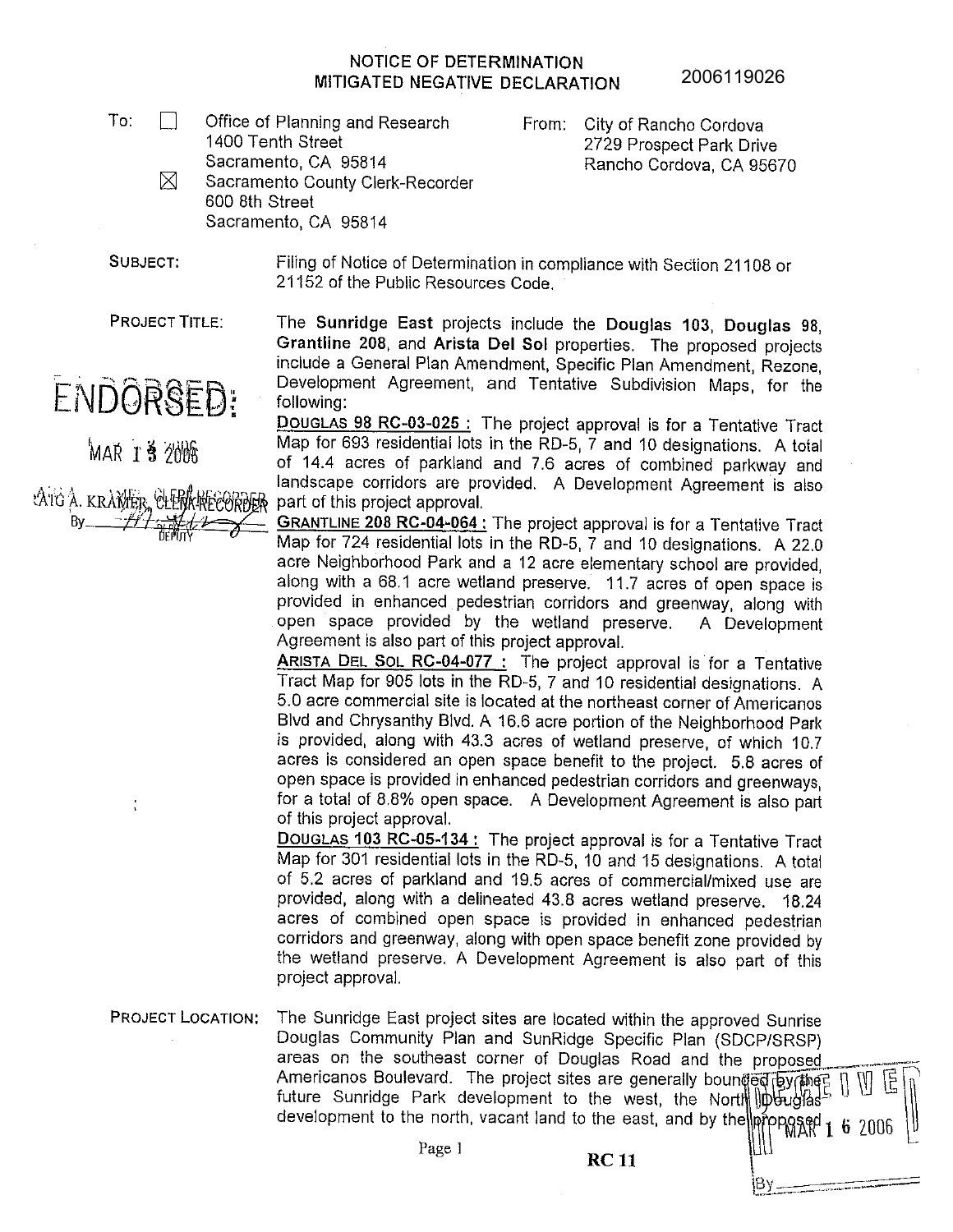Chrysanthy Boulevard to the south.

APPLICANT: River West Investments, Woodside Homes of Northern California, and Pappas Investments

## PROJECT DESCRIPTION:

On March 6, 2006 the City of Rancho Cordova City Council adopted the Mitigated Negative Declaration for the Sunridge East Projects, pursuant to the California Environmental Quality Act (CEQA), and approved the entitlement package for the projects, as describe in the project title above. As part of the adoption of the Mitigated Negative Declaration, the City took the following actions:

- Made findings that the Mitigated Negative Declaration had been prepared and completed in compliance with CEQA.
- Made findings that on the basis of the Mitigated Negative Declaration, comments received, and the whole record that there is no substantial evidence that the project will not have a significant adverse impact on the environment.
- Mitigation measures were made a condition of approval of this project.
- This project is not exempt from the Department of Fish and Game fee and will pay the \$1,250.00 at the time of recordation of this Notice.

## **Availability of the Mitigated Negative Declaration:**

The Mitigated Negative Declaration may be reviewed at the following location:

City of Rancho Cordova Planning 2729 Prospect Park Drive Rancho Cordova, CA 95670

**Governor's Office of Planning & Research** 

**Jun 11 2020** 

**STATE CLEARINGHOUSE** 

Drive<br>By *(butte Complex Complex Complex)*<br>William Campbell, Principal Planner

William Campbell, Principal Planner (916) 851-8750 Date: March 7, 2006